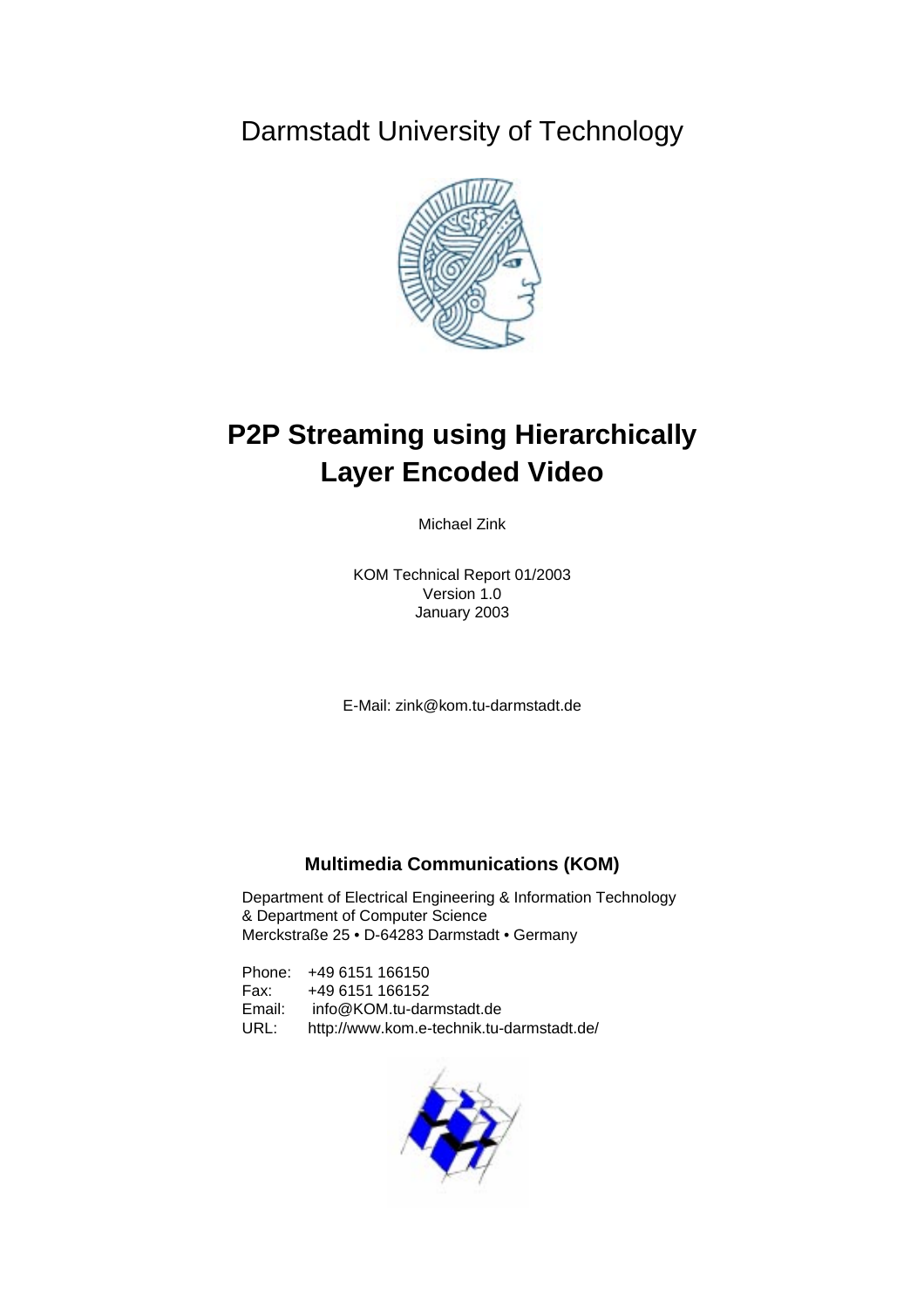## **1. Introduction**

Recently, peer-to-peer applications have become very popular in the Internet. In most cases they are used for file sharing purposes, like the exchange of MP3 files introduced by Napster [1] and evolved by its successors (e.g. Gnutella [2]). The mechanisms these applications are based on work fine for file sharing due to the elastic traffic characteristics. This is not the case for on-demand video streaming where data has to arrive at a certain point in time to guarantee a pleasant perception of the streamed content. Realizing video streaming in environments where senders and receivers are mainly connected via asymmetric links (e.g. ADSL or cable modems) becomes even harder due to the bandwidth constraints of the up-link. Another limiting factor is the limited resources at the peers and the quite large storage space requirements of the video objects. Here, we propose a new technique in P2P networks that allows video streaming that makes use of layer encoded video to overcome the constraints of asymmetric access networks and available resources at the peers. We will show that the proposed technique will also increase the fault-tolerance of such a P2P streaming system.

## **2. Assumptions**

One significant characteristic of asymmetric access networks is the different amount of bandwidth that is available on the up- and down-link. For example, let us assume an ADSL service that is usually offered with an up-link bandwidth of 128 kBit/s and the a down-link of 768 kBit/s<sup>1</sup>. Given a scenario as shown in [Figure 1,](#page-2-0) a video could only be streamed from sender *Peer 1* to the receiver *Peer 4* if its bandwidth requirement is less or equal to 128 kBit/s. It is actually possible to stream video with such a low bit rate but only at a very poor quality. E.g. MPEG-4 allows bit rates between 5 kBit/s and 1 GBit/s. However, the down-link of *Peer 4* allows the reception of video having a bandwidth that is 6 times higher and, thus, the video could be perceived in a much better quality. Hierarchically layer encoded video is an encoding scheme where the video is split into a base layer and several enhancement layers. Such an encoding scheme allows to adapt to the available bandwidth by dropping or adding enhancement layers. Nevertheless, in the given example for ADSL only the base layer might be streamed from *Peer 1* to *Peer 4* due to the constrained up-link bandwidth of *Peer 1*. To circumvent this problem, each layer of the video could be streamed from a different peer (as shown in [Figure 1](#page-2-0)) allowing a much better quality at the receiver than in the case where only one peer is used as sender.

To realize such a distributed video streaming applications the following problems have to be solved:

- Sender-to-layer assignment
- Ordering at the receiver
- **Transport**
- Layer segmentation

<sup>1.</sup> Typical ADSL service offered by German Telekom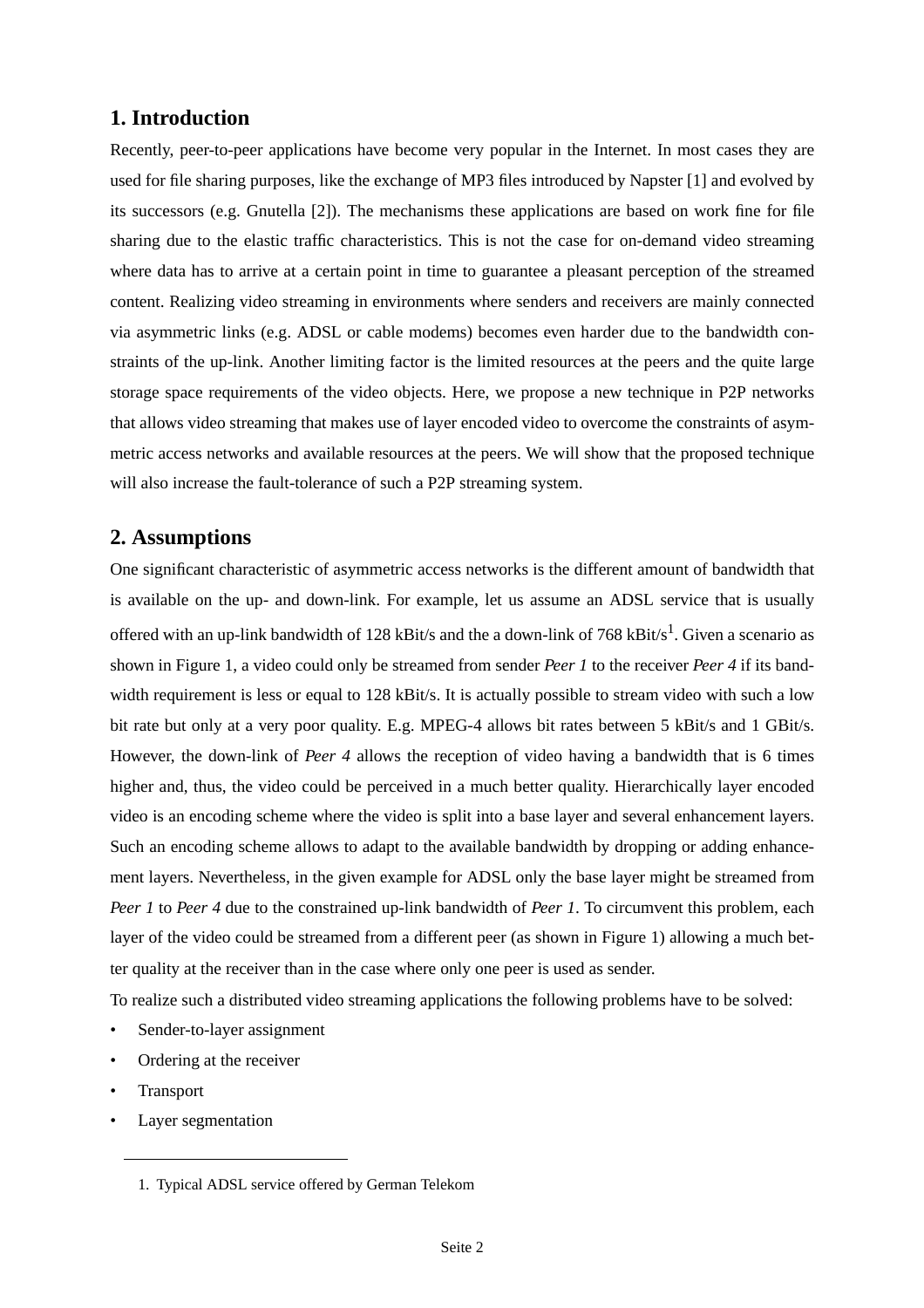<span id="page-2-0"></span>

## **3. Sender-to-Layer assignment**

A drawback of hierarchically layer encoded video is the fact that the base layer is always needed in order to be able to render the complete frame. Enhancement layers of level n that are received without the underlying layers (base layer or enhancement layer n-1) are worthless. Thus, the application should make use of a layer allocation algorithm that decides which layers should be streamed from which peer. Such an algorithm should meet the following requirements:

- The sender should be chosen for the streaming of the base layer which connectivity characteristics are the best among all the possible senders and the receiver. Criteria for the connectivity quality might, e.g., be the delay between sender and receiver or the amount of routers on that link up to the sender. For the latter case, a route with less hops should always be preferred for the transmission of the base layer because it can be assumed that a shorter distance between sender and receiver will lead to less packet losses. Delay, on the other hand, is important due to the rendering constraints at the receiver. Data of a video frame have to be at the receiver at a certain point in time to allow its rendering. Choosing the sender with the smallest delay for the base layer transmission can assure that at least those data of a frame will arrive at the receiver in time and thus allow a rendering of the frame even though in the lowest possible quality.
- The possible senders should be sorted by this criteria and the resulting list determines which layer is streamed by which peer. E.g., in Figure 1 *Peer 1* is ranked first, followed by *Peer 2* and *Peer 3*, respectively. Thus, the base layer will be streamed from *Peer 1*, enhancement layer 1 from *Peer 2,* and enhancement layer 2 from *Peer 3.*
- Running this algorithm also during the streaming phase can increase the fault-tolerance of the system. Thus, the receiver must monitor statistics about the quality of each single stream as it would, e.g., be possible based on the RTCP [3] information. This would allow the receiver to dynamically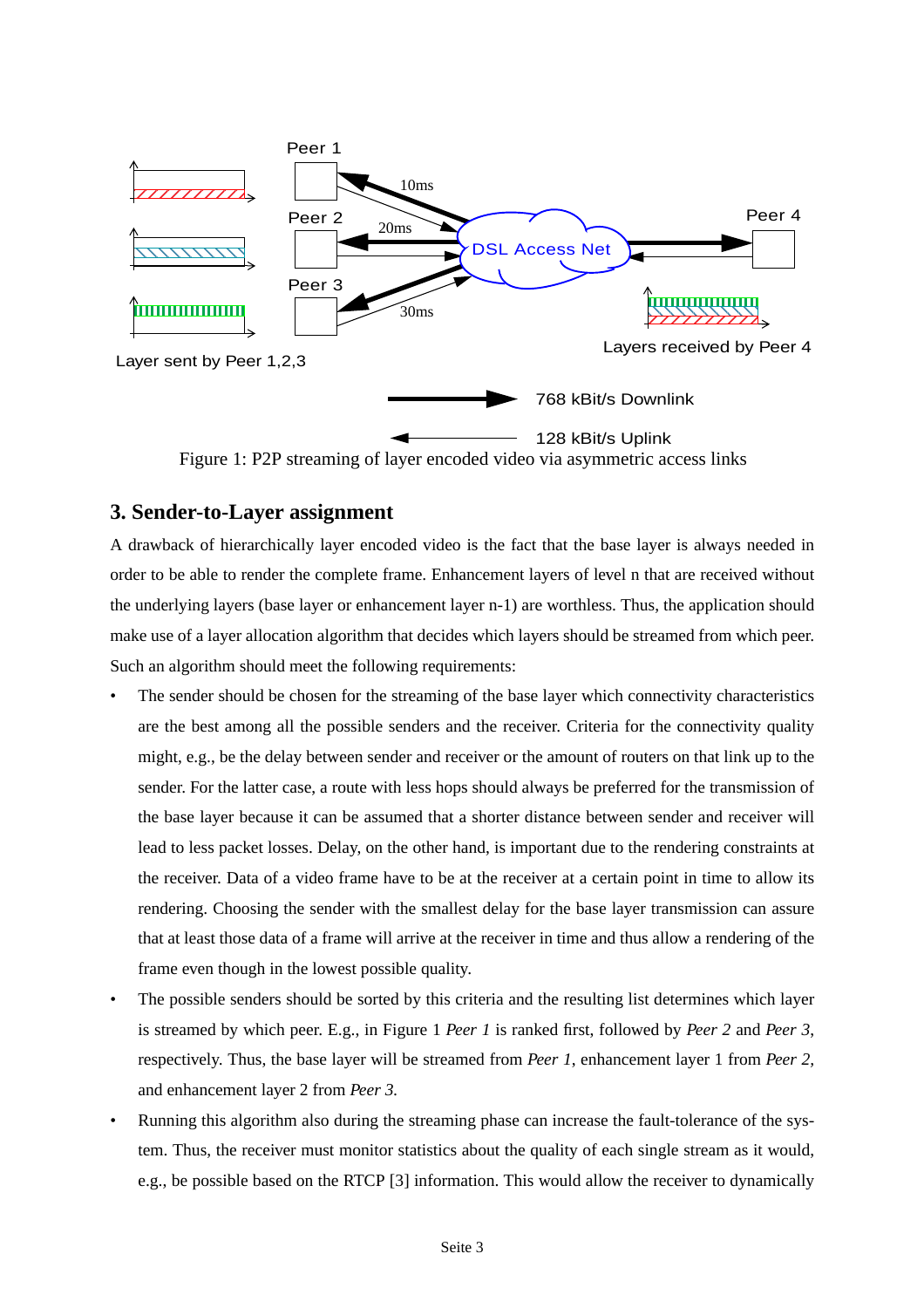change the sender-to-layer assignment, and allow a non disruptive service in the case of a sender failure. E.g., if we assume that *Peer 2* also locally stores the base layer, the receiver could signal to *Peer 2* to stream the base layer instead of enhancement layer 1, in the case that *Peer 1* or the connection to *Peer 1* fails. The dynamic behavior of the sender-to-layer assignment is important with respect to the fact that the senders are rather unreliable and might become off-line at any point in time.

### **4. Ordering at the receiver**

Although the algorithm described above does its best to ensure that at least a certain quality at the receiver is provided, this quality can be increased if a buffer is used at the receiver. If we assume that the different layers are streamed from the senders as described above, data from Peer 2 and Peer 3 always arrive later than data from Peer 1 caused by the different delay on each link. Thus, a buffer would allow to synchronize the streams and allow the rendering of all layers of a frame. Without such a buffer, only the base layer of each frame could be rendered because of the fact that data from the enhancement layers would arrive too late. In addition, such a buffer can be used to reduce impairments that are caused by delay jitter on the single links. If the receiver has enough memory, the buffer size can be chosen large enough in order to allow the retransmission of packets that were lost, e.g., due an overflowing queue at one of the intermediate routers.

### **5. Transport**

Video data is usually streamed via RTP/UDP, and the application-level framing (ALF) is defined by RTP profiles. That means, those profiles define how video data is packetized into RTP packets. All existing profiles assume that a video is always transported completely (e.g., all layers of a layer encoded video) from one sender to a receiver. This is not the case in the described scenario for P2P streaming. In this case, every layer will be transported as a single RTP/UDP stream. Thus, the receiver needs additional information in order to identify the layer to which the data transported in the arriving RTP packet belongs to. Additional information is needed to allow the receiver to identify the layer of incoming RTP packets. In [4] we propose such an extension for the transport of layer encoded video in RTP.

If only data that belongs only to a single frame should be transported in an RTP packet depends on the size of the data. In case the data units of the application become too small several application packets should be packetized in a single RTP packet to be more efficient, as it is done in the case of audio streaming.